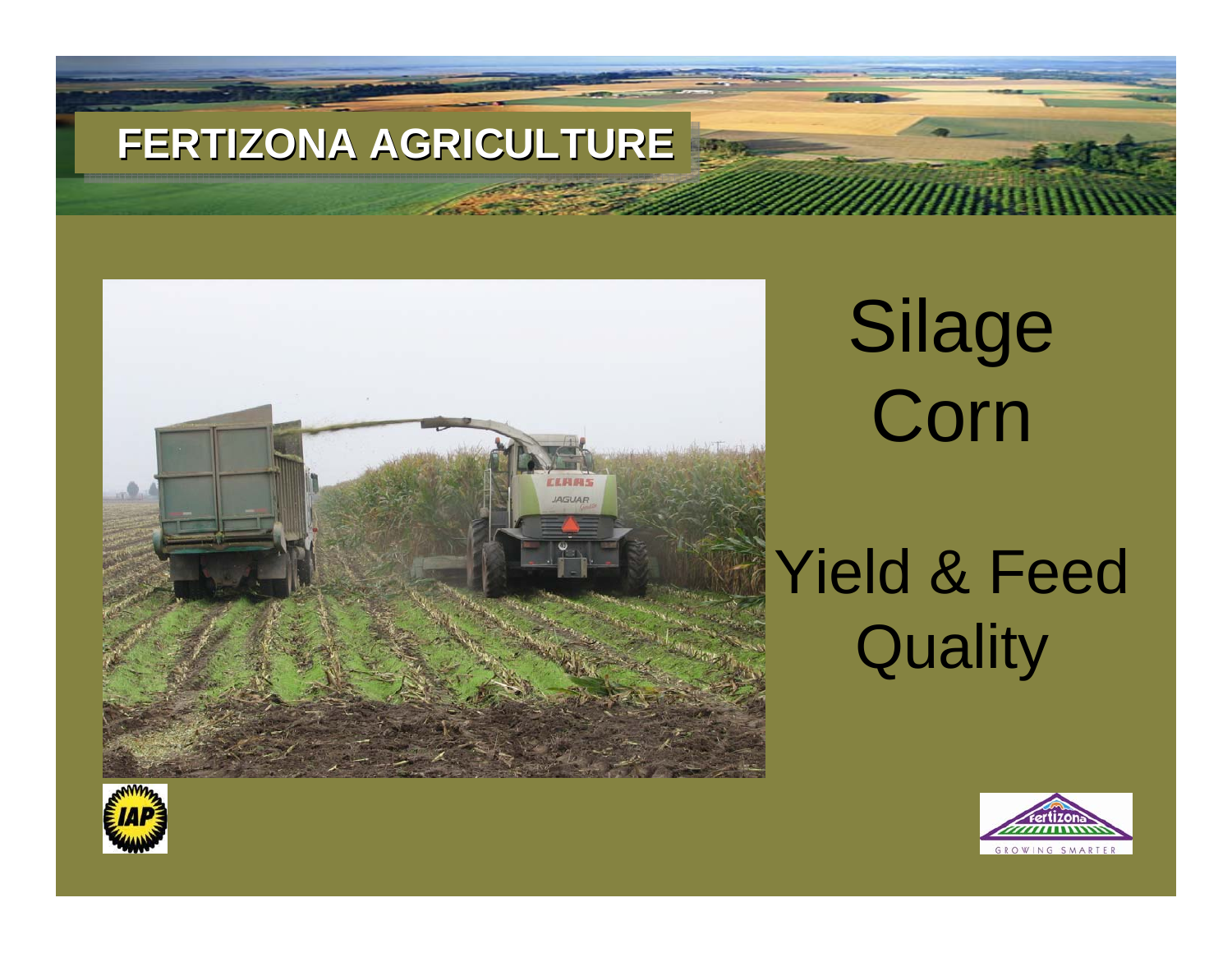# **SILAGE CORN**

- Furst Liquid @ 1.0 pt/ac
- Timing: V5-V6 or Initial Tassel
- Tonnage increased ~ 2-3 tons/A
- Feed quality enhanced in most trials
- Net result = more milk per acre



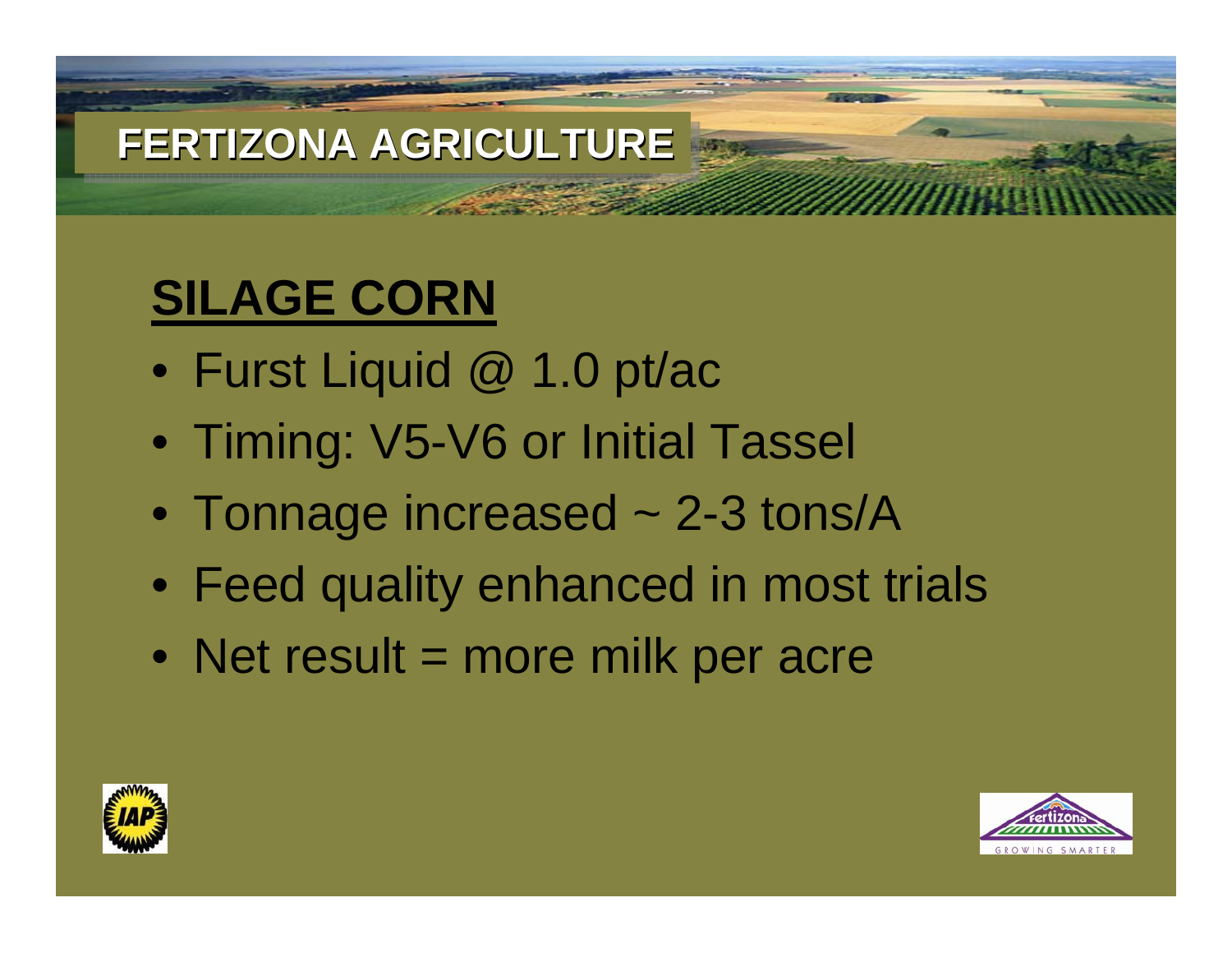# Furst Liquid: Silage Corn -2007



SAWTOOTH AG RESEARCH, INC. - 2007; Silage Corn var. DK 6680. 1.0 pt/ac at V6; Ducor, CA



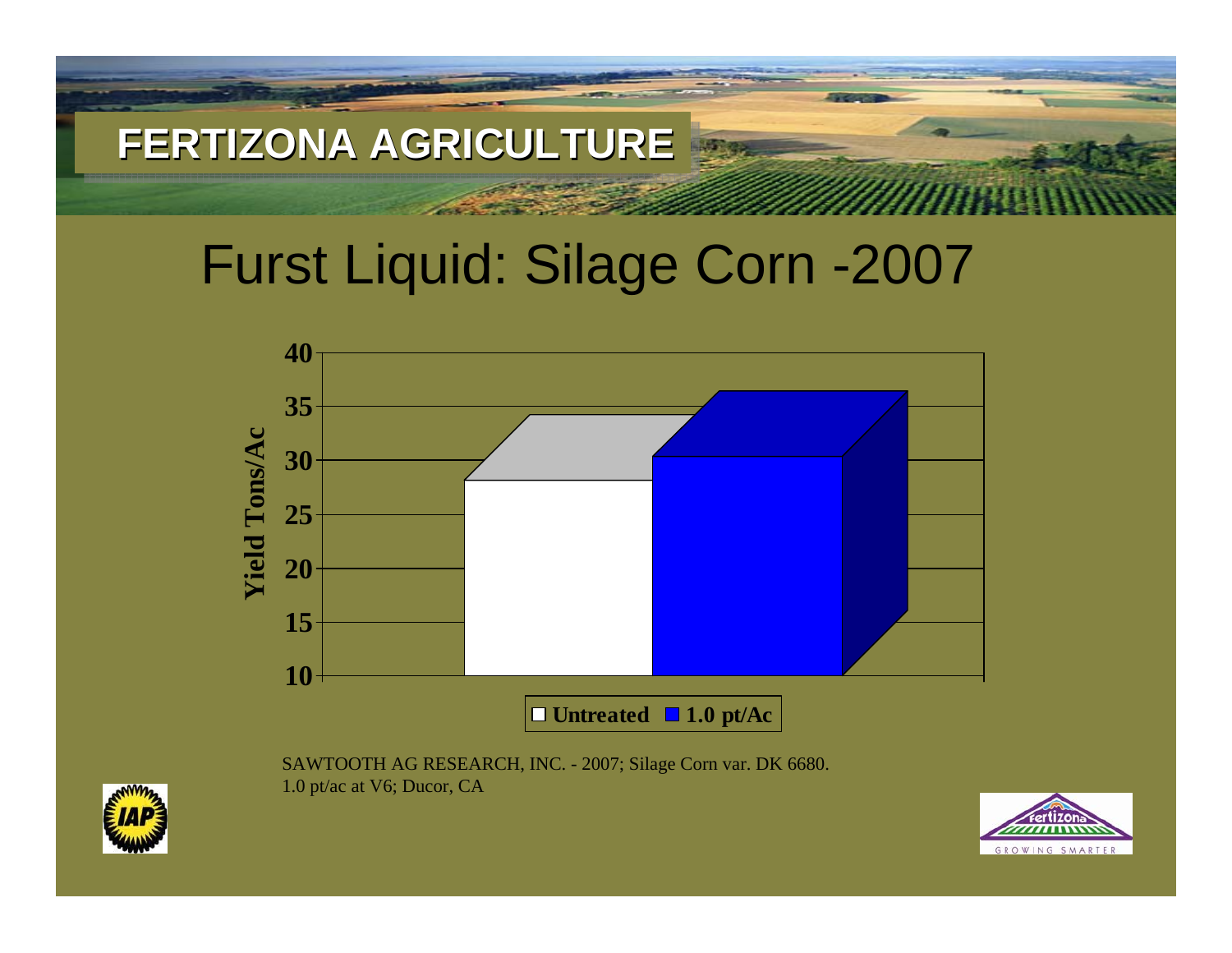## Furst Liquid: Silage Corn Quality



SAWTOOTH AG RESEARCH, INC. - 2007; Silage Corn var. DK 6680. 1.0 pt/ac at V6; Ducor, CA

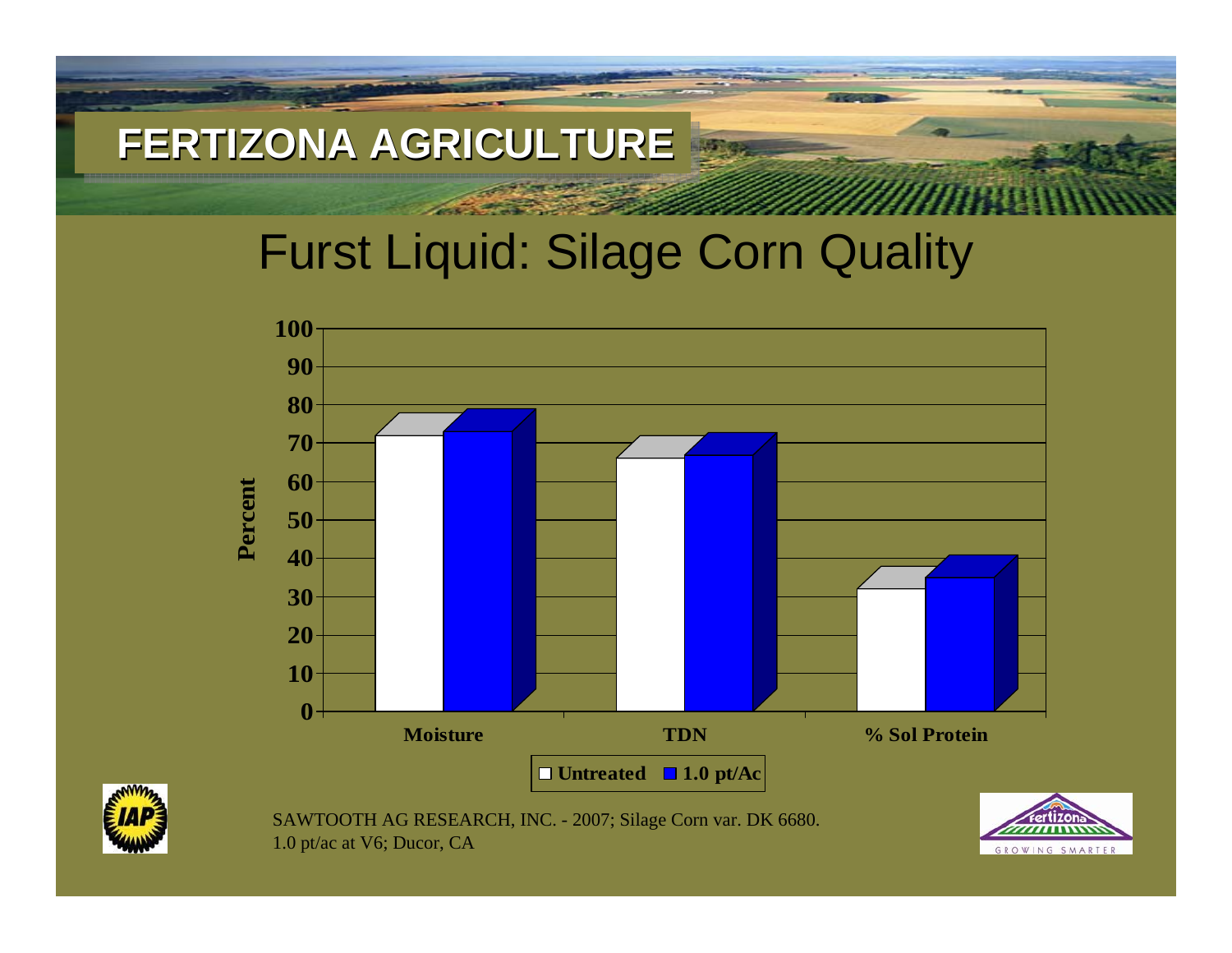

1.0 pt/ac at V6; Ducor, CA

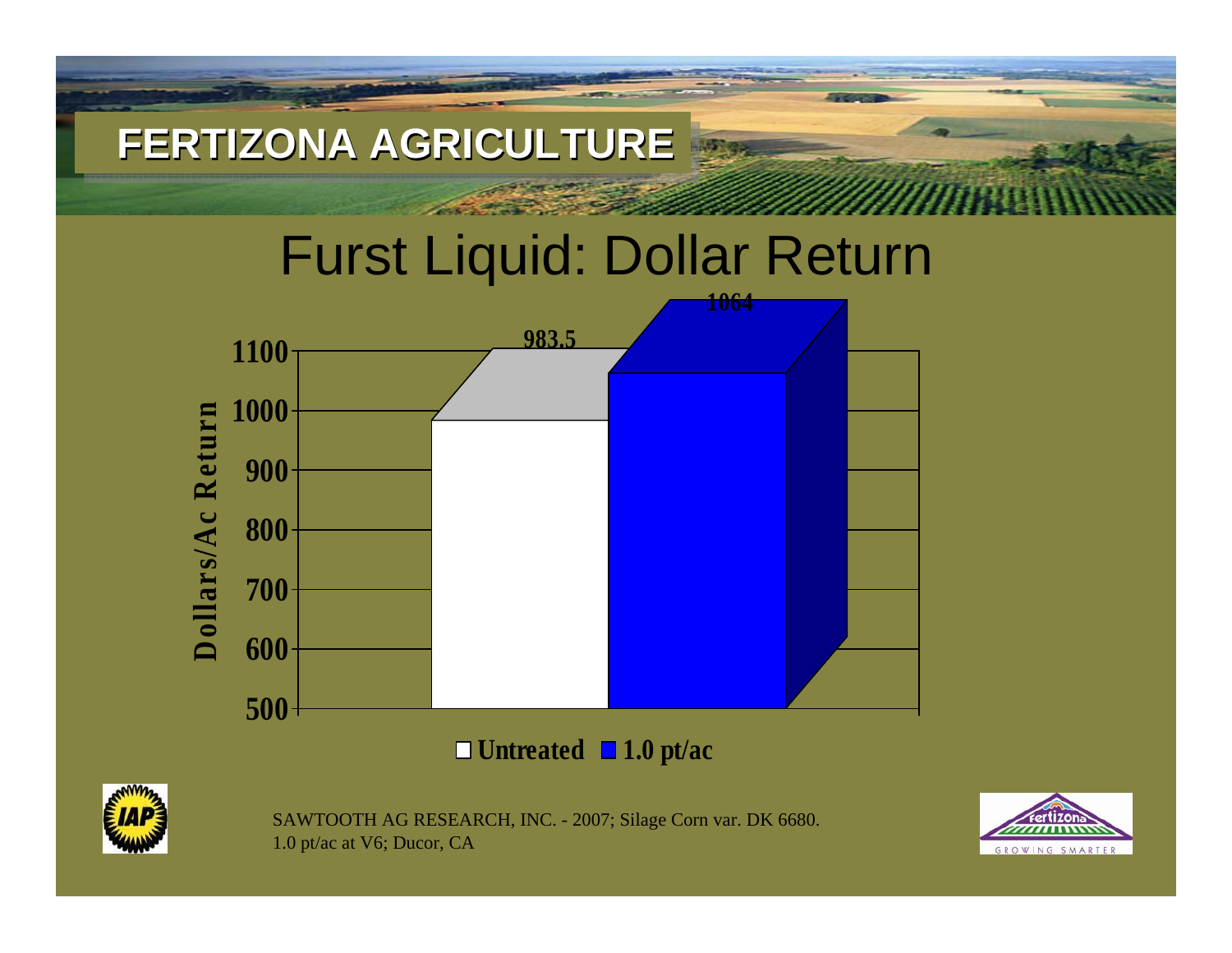#### Corn Silage Yields & Quality **Average of 4 fields in Idaho – 2003**

| <b>Measure of</b><br><b>Productivity</b> | <b>Grower</b><br>Std. | <b>Treated</b><br>1 pt/A | <b>Difference</b> |
|------------------------------------------|-----------------------|--------------------------|-------------------|
| <b>Tons/Acre</b><br>70% Moist            | 28.8                  | 32.2                     | 3.4 tons          |
| <b>Crude Protein</b>                     | 6.5%                  | 6.9%                     | 0.4%              |
| <b>TDN</b>                               | 70.0%                 | 70.6%                    | 0.6%              |
| Milk Ibs. / ton                          | 3482 lbs.             | 3523 lbs.                | 41 lbs            |
| <b>Milk lbs. /Acre</b>                   | 30,009 lbs.           | 33,182 lbs.              | 3,173 lbs.        |
| <b>EIHI'S</b>                            |                       |                          |                   |

GROWING SMART

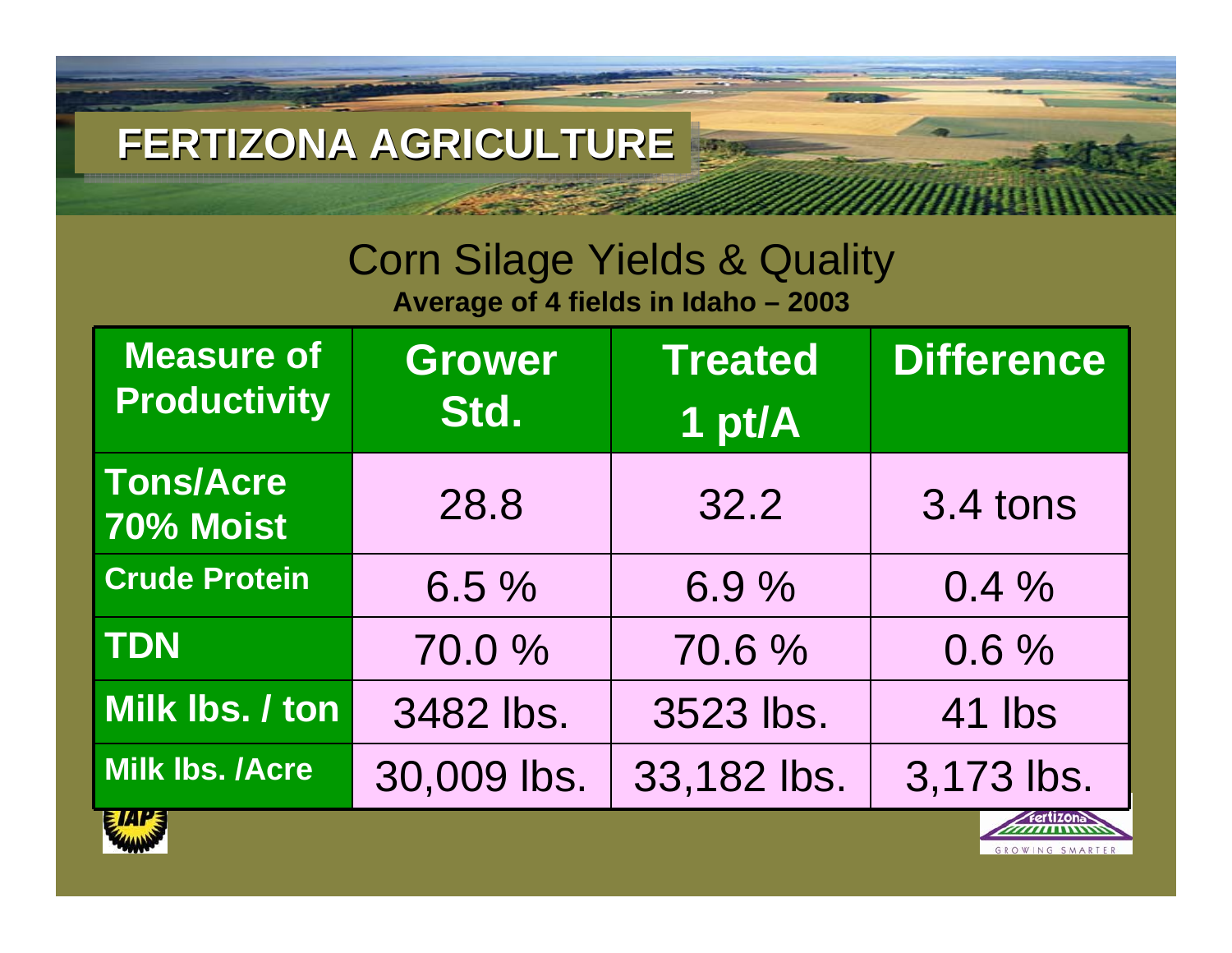**THANK** 

# Corn Silage Yields & Quality

**Average of 8 fields in 2004**

| <b>Measure of</b><br><b>Productivity</b> | <b>Grower</b><br>Std. | <b>Treated</b><br>1 pt/A | <b>Difference</b> |  |
|------------------------------------------|-----------------------|--------------------------|-------------------|--|
| <b>Tons/Acre</b><br>70% Moist            | 25.0                  | 26.9                     | 1.9 tons          |  |
| <b>Crude Protein</b>                     | 6.7%                  | $7.7\%$                  | $0.4\%$           |  |
| <b>TDN</b>                               | 72.6%                 | 73.7 %                   | 1.1%              |  |
| Milk Ibs. / ton                          | 3703 lbs.             | 3791 lbs.                | 88 lbs.           |  |
| Milk Ibs. / Acre                         | 26,091 lbs.           | 29,486 lbs.              | 3395 lbs.         |  |
|                                          |                       |                          |                   |  |

GROWING SMARTE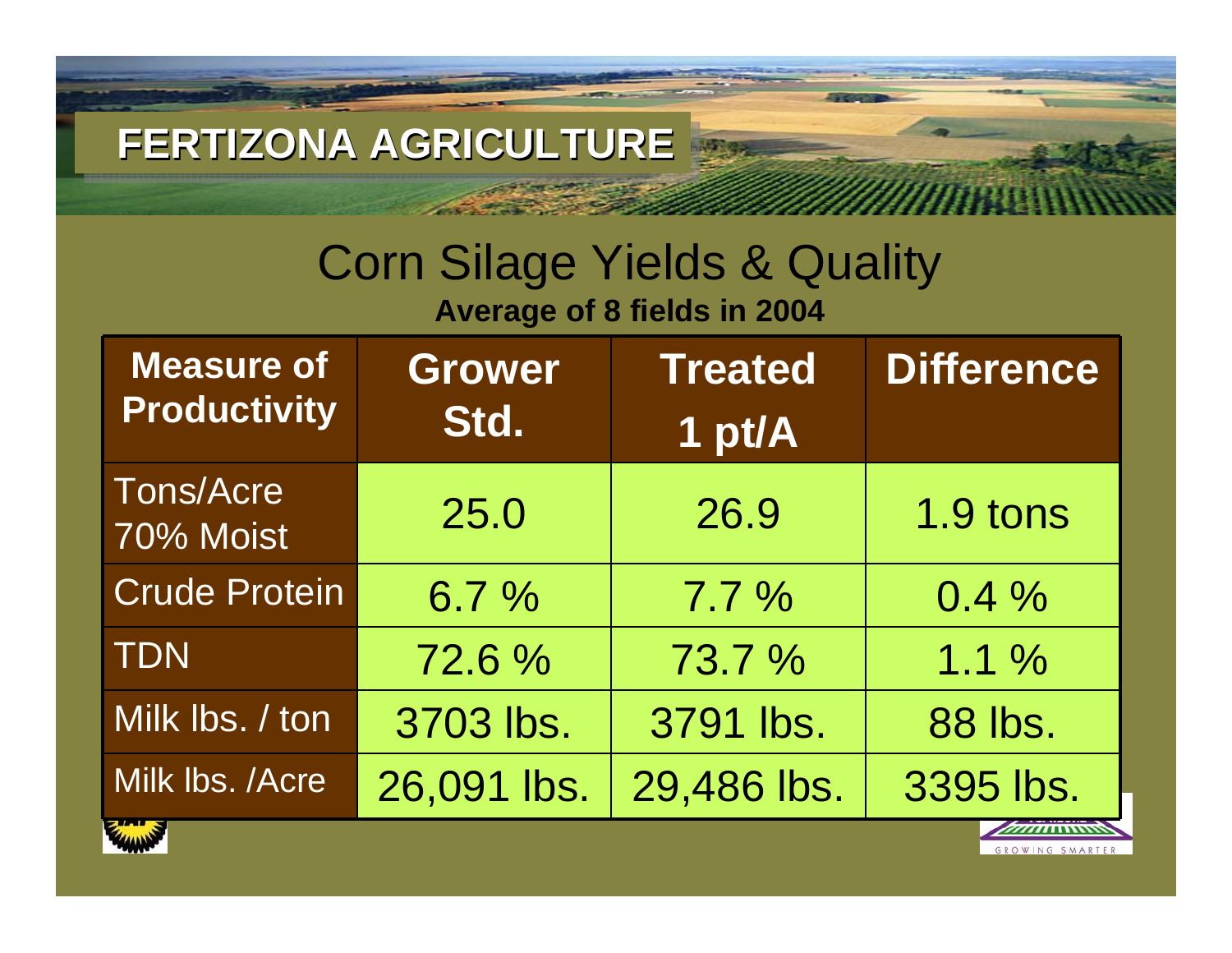

# **Silage Corn**



Grower 1 & 2 – comparison of neighboring fields planted to same variety of corn Grower Std. = 20 Acres, Grower  $\#1=12$  Acres, Grower  $\#2=19$  Acres